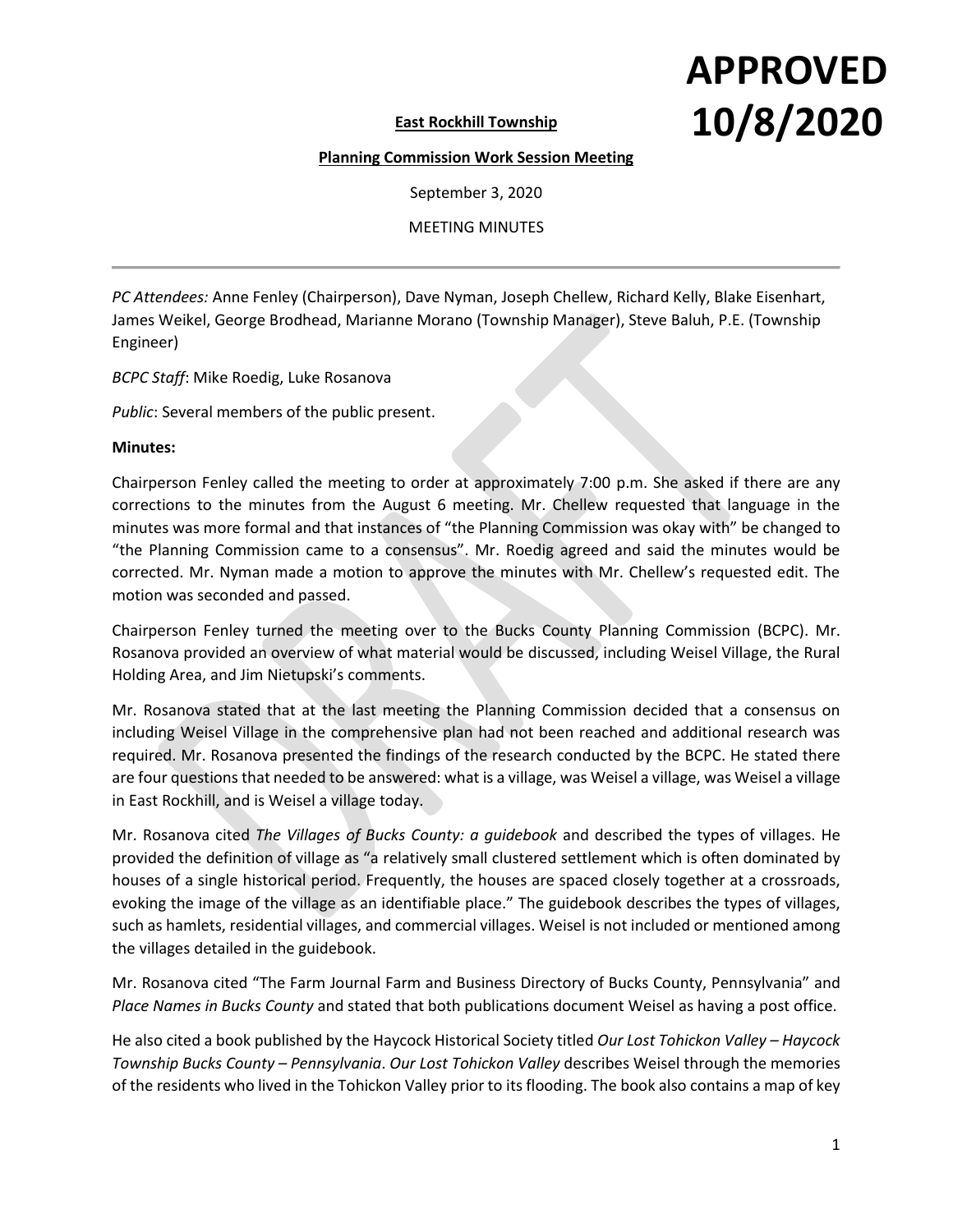places discussed in the book. The map depicts the Tohickon Union Church, the Landgreens general store, and an approximation of where Sterner Mill Road would be under Lake Nockamixon.

Mr. Rosanova stated that historical aerial imagery of Bucks County, dated 1938, shows three to five structures between the Tohickon Union Church and the general store. North of the general store, there are a few structures along Three Mile Run Road and a few structures across a bridge on Sterner Mill Road. The structures that were present along Sterner Mill Road in the 1938 aerial are not visible on the 1975 aerial.

Mr. Rosanova summarized his research by stating that if Weisel was a village, it was likely a hamlet centered around the Lake House Inn. The Lake House Inn was a general store and the Weisel post office. He stated that if Weisel was a village, his research on the location of Weisel is inconclusive. He stated that in 1983, Bedminster Township, East Rockhill Township, and the Bucks County Planning Commission conducted a study of the villages of Pipersville, Bedminster, Keelersville, and Hagersville with the intention of adopting historic village zoning. Weisel was not mentioned in the study or related notes.

Mr. Chellew stated that he doesn't think it is a question at all that at some point Weisel was a village. He said it seems that some of the village was in East Rockhill centered around the Lake House Inn. Mr. Roedig stated that we can definitively say it was a post office and if it was a village, Weisel was likely a hamlet with a few buildings around the Lake House Inn.

Mr. Chellew asked Mr. Roedig why we are hesitant to call it a village. Mr. Roedig stated that the discomfort we have in calling Weisel a village is because the memories of people do not necessarily depict Weisel as a village and the location of Weisel was not found to be definitive. Mr. Chellew stated that the research suggested Weisel was a place with structures now under the lake and Mr. Roedig agreed.

Mr. Chellew stated that he comes away from the research with the conclusion that Weisel is an identifiable place, some type of village, either a hamlet or a residential village, straddling East Rockhill and Bedminster townships, most of the village is destroyed, and there is nothing left that can be called a village. He stated the remnants of the village, being the general store and Tohickon Church are fairly historic. He proposed the idea that the language in the comprehensive plan be tweaked to detail Weisel as a village that existed but does not exist today.

Chairperson Fenley stated that what is left of Weisel is no longer a village. Mr. Chellew agreed and thinks that what is left of the village should be documented as part of Weisel was in East Rockhill.

Mr. Nyman stated that there will be no mention of Weisel at the end of the comprehensive plan update process. The Board of Supervisors will not adopt a comprehensive plan that mentions Weisel in any form. He said it does not make sense or serve any value to include it in the comprehensive plan, it was not included in the previous comprehensive plan, and he does not want to see it included because one commercial entity wants to have it included. Mr. Nyman said he is struggling not having members of the Planning Commission on the same page as the Board of Supervisors.

Mr. Chellew responded by stating that he does not think they are talking about Weisel only because one commercial entity wants it in the plan. He also does not think it should matter if the Board of Supervisors will not approve the plan if Weisel is included because he thinks that it is the Planning Commission's decision and he thinks including Weisel in the plan is the right thing to do.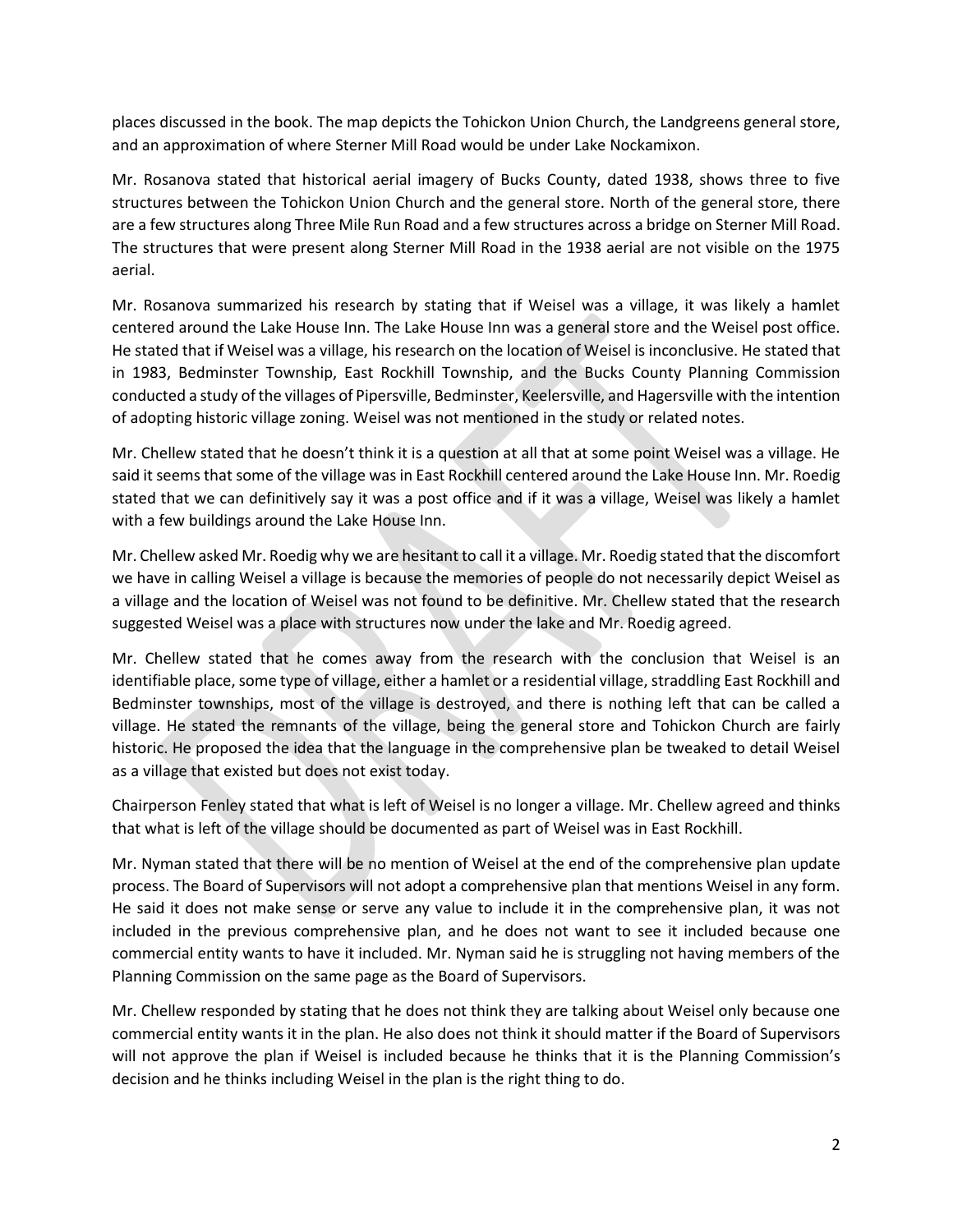Mr. Chellew made a motion to ask the BCPC to revise the existing text to reflect the facts that were presented at the meeting. He said the text should be changed to say Weisel was a village, dating from the mid-1700s, straddled the two townships, was flooded by the lake, does not exist today, and two historic structures of the village still exist today.

Chairperson Fenley asked for discussion on the motion. Mr. Weikel agreed with Mr. Chellew and seconded the motion. Mr. Kelly agreed in concept with Mr. Chellew and reiterated that the location of the village is uncertain. He would like to see the narrative that the BCPC comes up with. He recommended moving the narrative on Weisel to the introductory paragraph where historic villages are discussed.

Mr. Eisenhart stated that he thinks that Weisel should be removed from the 10-year plan because it is not relevant to the 10-year plan. He said it is an artifact of history and should be recognized in the appropriate places but not in the comprehensive plan.

Mr. Weikel asked Mr. Roedig if Weisel was removed from the plan if that would cause another 45-day review period. Mr. Roedig stated that, in his opinion, removing Weisel from the plan is not a substantial change and would not cause another 45-day review period but would recommended asking the township solicitor as well.

Mr. Chellew called a motion for a vote. He stated that the motion is to revise Chapter 10 to remove Weisel from the current list of villages, revise the paragraph of historic villages by saying that Weisel was a village but it is not anymore, and say there are a few remnants of the village that still exist. Chairperson Fenley requested that the motion be amended to call Weisel a hamlet instead of a village. Mr. Chellew accepted the amendment.

Chairperson Fenley called for a vote. Mr. Nyman abstained, Mr. Eisenhart voted no, and the rest of the Planning Commission voted yes. The motion carried with five votes in favor.

Mr. Chellew provided Mr. Roedig and Mr. Rosanova with notes on how to amend the text that details Weisel. Mr. Kelly asked that the narrative remain as is in calling the Lake House Inn "the general store" instead of the Lake House Inn.

Chairperson Fenley was asked if there could be a time for public comment to discuss Weisel. Mr. Nyman stated that there would not be a point as there was already a vote. Chairperson Fenley stated that all public comment would be heard at the end of the meeting.

Mr. Roedig said that the BCPC would edit the text and send a draft to the Planning Commission to review.

Mr. Rosanova stated that at the last meeting he said he wanted to check the development capacity calculations prior to a decision being made on the Rural Holding Area in the future land use plan. He said he was mistaken and if the Rural Holding Area would be changed to the Rural Protection Area there would be no impact on the development capacity calculations. He stated this is because the development capacity calculations did not extend beyond the Development Area, which the Rural Holding Area is separate from.

Mr. Nyman clarified that changing the Rural Holding Area east of Route 313 from Rural Holding Area to Resource Protection Area would not impact the development capacity or the zoning. Mr. Roedig confirmed that neither the development capacity analysis nor the zoning would be impacted by changing the future land use map. Mr. Eisenhart asked if there are any objections to changing the future land use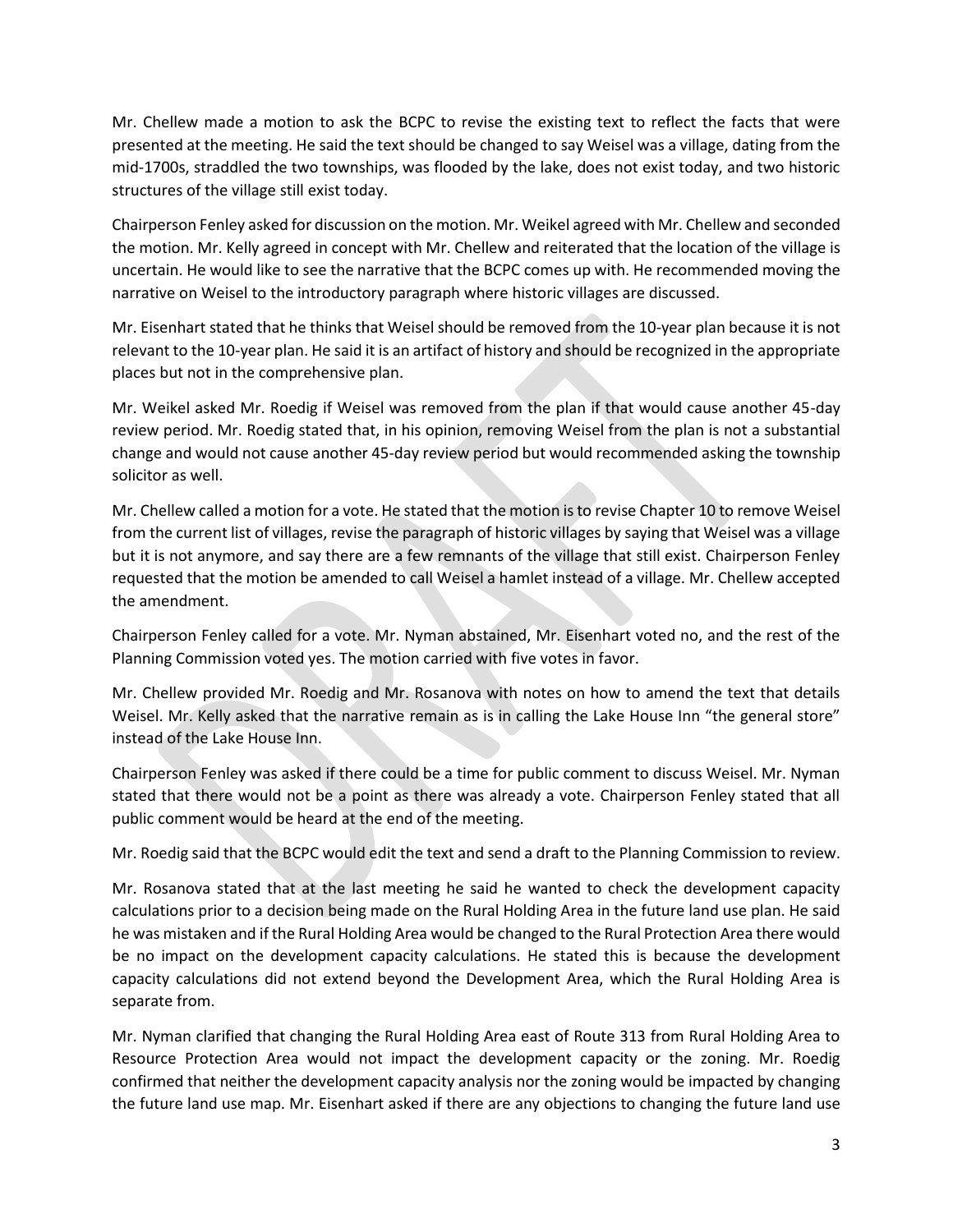map. Mr. Rosanova said there are not any objections now that we know the development capacity analysis will not be impacted.

Mr. Rosanova explained that the public utilities in East Rockhill are within the Rural Holding Area in the center of the township, adjacent to the Development Area, but substantial changes would have to be made to bring public utilities to the Rural Holding Area east of Route 313. Mr. Nyman stated that it makes sense to keep the Rural Holding Area in the middle of the township and change the Rural Holding Area east of Route 313 to Resource Protection Area.

Mr. Chellew asked if a motion would be needed to make this change. Mr. Rosanova said yes, and changing the future land use plan in this way would likely constitute a substantial change to the plan and another 45-day review period would be needed.

Mr. Nyman called made the motion to change the Rural Holding Area along Mountain View Drive to the Resource Protection Area. Chairperson Fenley asked if there was any more discussion on the topic, and asked for a vote. The motion carried.

Chairperson Fenley pointed out that Sterner Mill Road is inaccurately labeled on Map 10 Functional Street Classification. Mr. Rosanova said that he would make the change to Map 10.

Mr. Roedig stated that other issue to discuss is Supervisor Nietupski's memo. Mr. Nyman said he would like to respond to Supervisor Nietupski's comments as he is another elected official and it would be easier for him to respond to Supervisor Nietupski. Mr. Nyman said that the first issue, regarding fundamental strategy, is addressed by the executive summary and plan actions. Regarding the desired state of East Rockhill, Mr. Nyman said that the bottom line is the municipal planning code and the Board of Supervisors are responsible for the health, welfare, and public safety of the residents, and they are also looking at the resident survey.

Mr. Nyman continued and said township revenue is stable. Regarding economic development, he said the results of the resident survey do not support the township pursuing economic development. He said the township's earned income tax increases annually to cover increased expenses. Regarding historic preservation, Mr. Nyman said what the draft is proposing is the same as what is in the current plan. He said that the results of the resident survey and the economy of the Bucks County is based on historic preservation.

Mr. Nyman continued and said regarding arterial access limitations, the township is in line with the Route 313/Route 663 study done by Bucks County. Regarding the rezoning of the Route 313 C-O district, Mr. Nyman stated that any development in that zone is unrealistic because of a lack of public facilities in the area. Mr. Nyman stated that in the last comprehensive plan, the township added more commercial zoning which has not yet been developed, so he does not see a reason to add any more.

Mr. Chellew said that he does not need to go through all of the points because he sees the memo as a poke in the eye and would have rather received the comments during the process rather than at the end.

Chairperson Fenley stated that it makes sense to rezone the C-O district along Route 313 as the land is poor for development. She stated that she agreed with Supervisor Nietupski regarding the historic preservation recommendations. She said that she hopes nothing will be done about the historic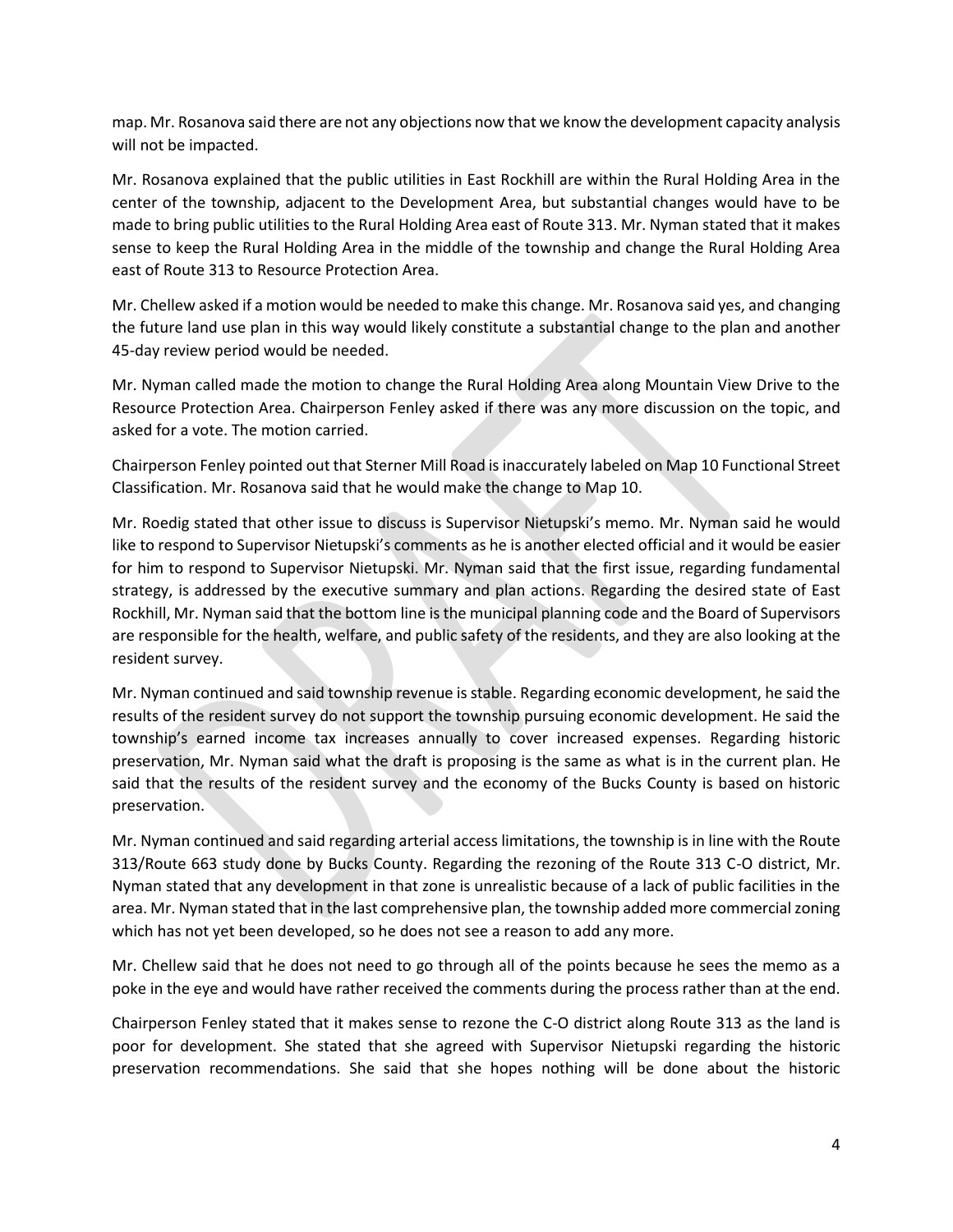preservation recommendations as they are obtrusive to land owners. Chairperson Fenley asked for additional comments on Supervisor's Nietupski's memo.

Mr. Kelly stated that he does not see a need for additional commercial development in the township and does not see a need to make a motion on any of the comments in the memo.

Mr. Chellew asked where the comprehensive plan is procedurally. Mr. Rosanova stated that based on the decisions made tonight there will be another 45-day review period. Mr. Rosanova will send the Planning Commission a draft of the changes prior to the 45-day review period starting for their approval. Mr. Chellew clarified that the revisions include the Weisel text and the change to the Rural Holding Area on the Future Land Use map. Mr. Roedig stated that based on the changes, another 45-day review period and another public hearing would be required.

Mr. Chellew asked when the plan is given to the public and send to the surrounding municipalities and school district if we would draw attention to the changes. Mr. Roedig confirmed that we would say there have been editorial changes and a change to the land use map.

Mr. Eisenhart asked about updating the census data in the plan and the release of 2020 census data. Mr. Roedig responded that the data would likely be available next March. Mr. Nyman asked how long it would take the BCPC to incorporate the data into the plan and if that would require an additional 45-day review period. Mr. Roedig stated that we could wait and change the numbers and it would only take the BCPC a few days to do so. Mr. Roedig questioned whether or not waiting for the census data would impact the development capacity analysis. Mr. Roedig said that another factor to consider is that the Delaware Valley Regional Planning Commission is releasing new projection data at the end of the year.

Mr. Baluh stated that East Rockhill has seen very little development in the past 10 years. He said that while new data would be great, he doubts it would change a lot for the outlook of East Rockhill. Mr. Nyman responded and said that with the amount of land preserved in the township there is little land left for larger developments.

Mr. Chellew stated that it sounds like there is little benefit to waiting another year to move forward with the plan. He asked if it was possible to amend the plan when new data becomes available. Mr. Roedig recommended waiting to look at the census numbers and considering amending the plan if the Census data is significantly different than the data in the comprehensive plan. Mr. Eisenhart agreed and suggested the Planning Commission proceed with the plan and evaluate the data next year.

Mr. Nyman asked when the 45-day review period starts. Mr. Roedig stated that the 45-day review period starts when the BCPC sends out the review letters to the surrounding municipalities and school district. He said that any time after the review period has started the township can hold the public meeting. Mr. Nyman asked if having a meeting on October 8 is too quick for the BCPC. Mr. Roedig said that would be fine.

Chairperson Fenley asked for public comment. Petrona Charles, 2328 East Rock Road, said that the information on Weisel in the comprehensive plan is poorly written. She said that there is no designation of Weisel on maps from the 1800s. She stated that the Tohickon Church is not in East Rockhill and not in Weisel.